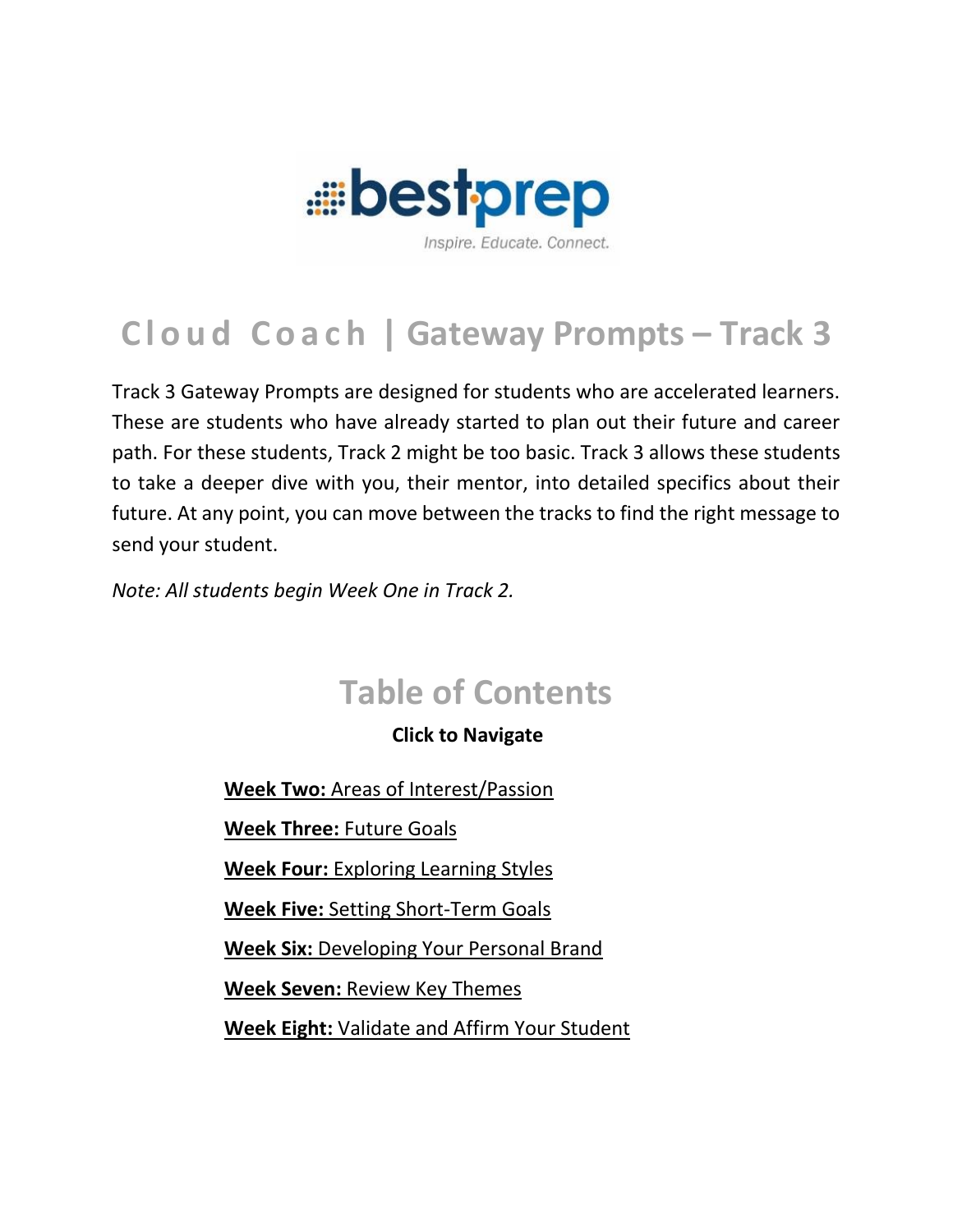### **Exchange Week 2 - Aspirations**

**Objective**

<span id="page-1-0"></span>**Continue to get to know your student and find out their aspirations for the future.**

#### **Following Up from Week 1**

• Validate your student's thoughts on school: Because you're on Track 3, your student likely shared that they enjoy school or see the value in it. Validate these thoughts. Share your reaction to their story. Ask a follow up question to gain even more insight into their lives.

#### **Week 2 Lead Question**

*I'm interested in learning more about you. Do you have aspirations for what you want to do after high school? If so, tell me more about why you've chosen this career path. If not, do you have any areas of interest that you're thinking of pursuing?*

### **Week 2 Talking Points**

• Share your own aspirations: Share with your student more about what you wanted to be in high school. If it's not related to what you're doing now, explain the path to lead you to where you are. If you're doing what you've always wanted to do, share examples of when you knew for sure this was the career path for you.

#### **Week 2 Supporting Questions**

Make sure to keep your exchanges conversational by asking at least one question (in addition to the Lead Question). This week, you might ask:

- What is your favorite sport, movie, or band and why?
- If you never had to work in your life, how would you spend your time?
- What is the best part about your life right now?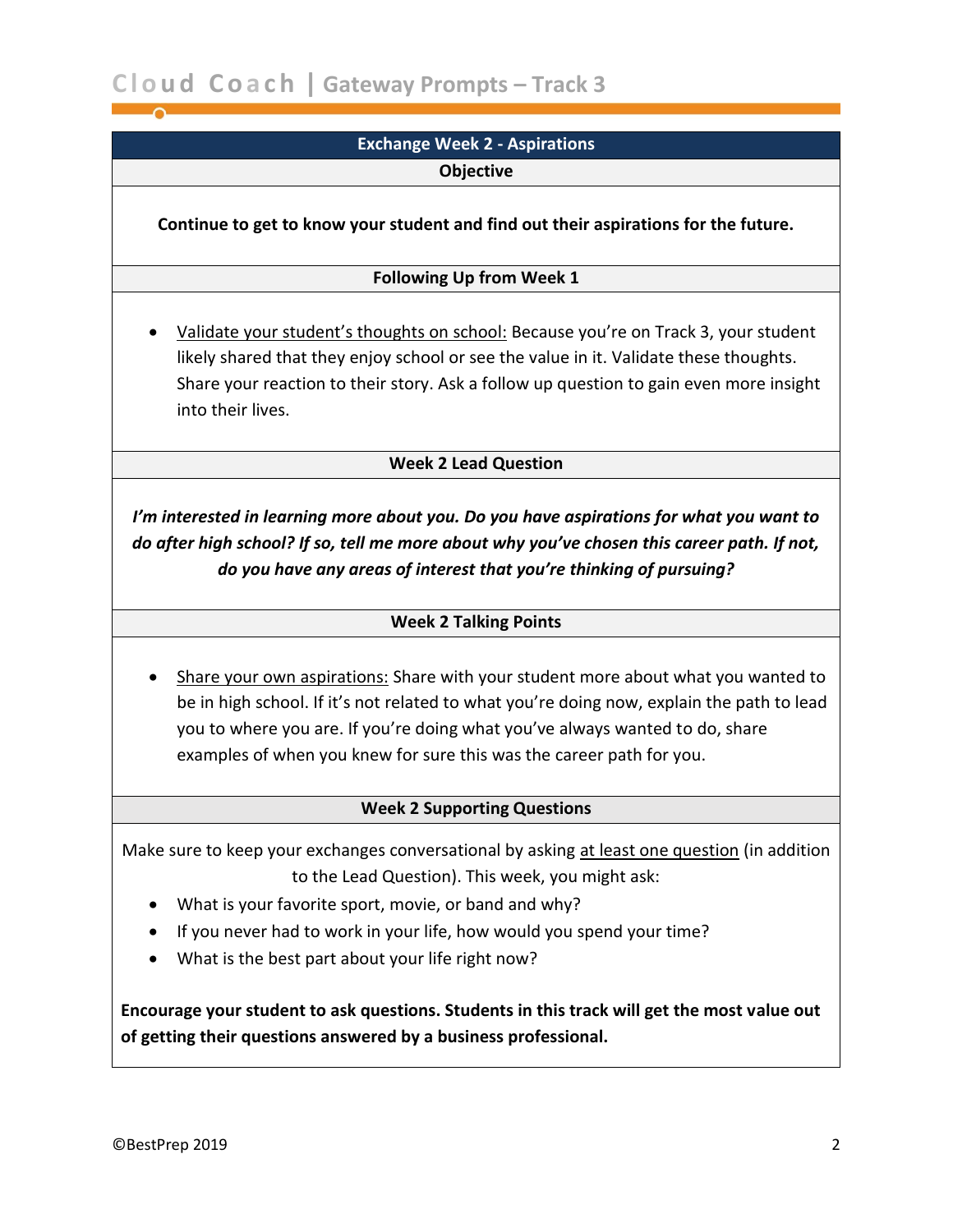<span id="page-2-0"></span>

| <b>Exchange Week 3 - Future Goals</b>                                                                                                                                                                                                                                                                                                                                                                                                                                                                                                |
|--------------------------------------------------------------------------------------------------------------------------------------------------------------------------------------------------------------------------------------------------------------------------------------------------------------------------------------------------------------------------------------------------------------------------------------------------------------------------------------------------------------------------------------|
| Objective                                                                                                                                                                                                                                                                                                                                                                                                                                                                                                                            |
| Explore your students' specific ideas about their post secondary goals.                                                                                                                                                                                                                                                                                                                                                                                                                                                              |
| Follow Up Ideas to Student's Response from Week 2                                                                                                                                                                                                                                                                                                                                                                                                                                                                                    |
| Validate your student's career interests: Affirm how cool/exciting/interesting their<br>passion is. If you know a lot about their area of interest, share what you know. Ask<br>follow up questions. For example, if your student wants to go to veterinarian school,<br>you might ask if there's a specific animal they would specialize in.<br>If your student says they don't have any areas of interest: Consider going back to<br>Track 2 this week. Your student likely could use your help in finding an area of<br>interest. |
| <b>Week 3 Lead Question</b>                                                                                                                                                                                                                                                                                                                                                                                                                                                                                                          |
| We've been talking about what you want to do in the future. Have you thought about the<br>type of college or post-secondary institution you want to attend after high school?                                                                                                                                                                                                                                                                                                                                                        |
| <b>Week 3 Talking Points</b>                                                                                                                                                                                                                                                                                                                                                                                                                                                                                                         |
| Share Your Story: Tell your student more about your post-secondary journey. Be<br>specific - did you go to a private or a public school? Did you stay in the dorms, rent, or<br>stay at home? Did you switch majors at any point? Did you consider going in-state or<br>out-of-state? Were you involved in anything outside of classes?                                                                                                                                                                                              |

**(Continues Below)**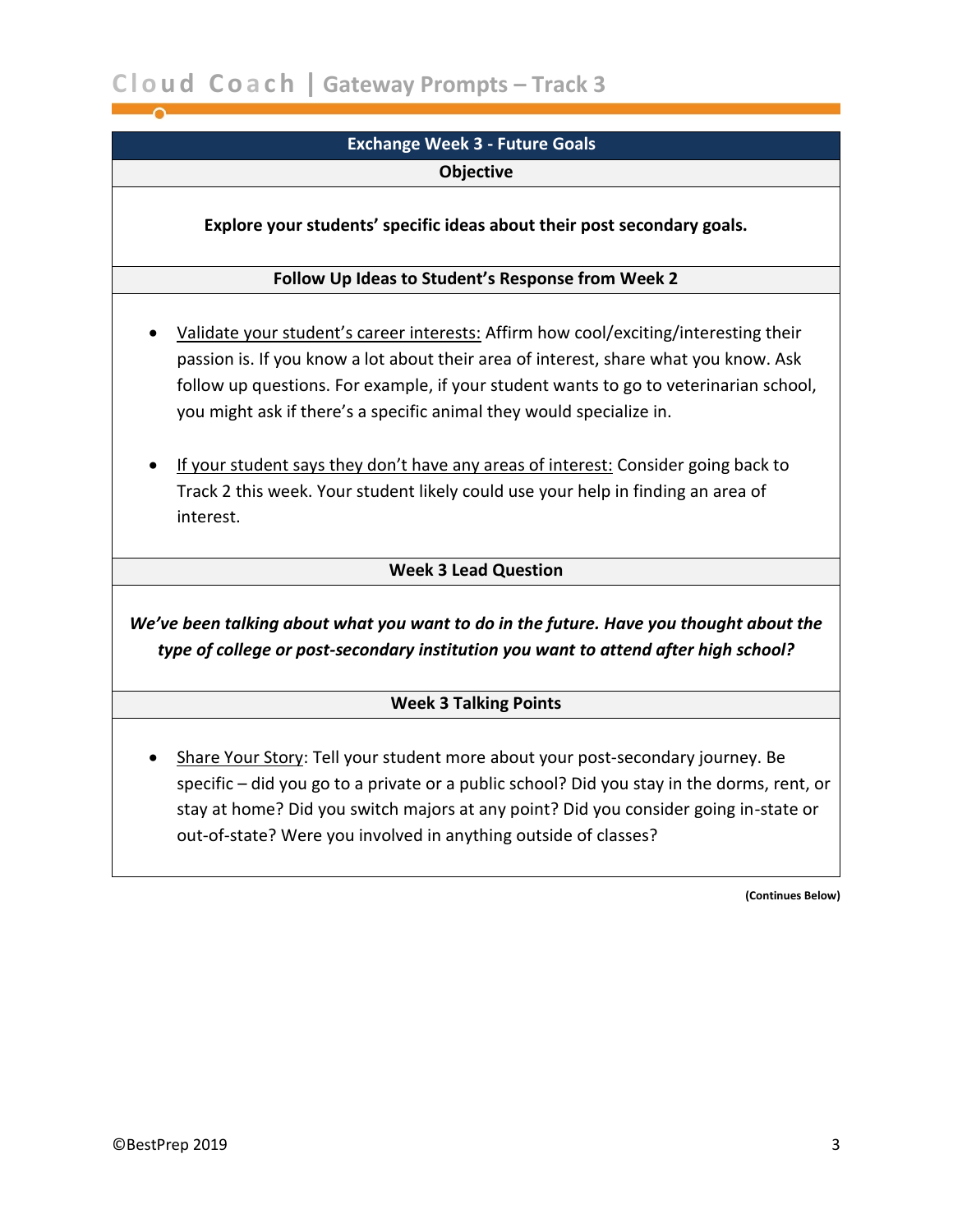#### **Week 3 Supporting Questions**

Make sure to keep your exchanges conversational by asking at least one question (in addition to the Lead Question). This week, you might ask:

- What are you looking for in a college? Big, small, rigorous academics, location, weather, sports, etc?
- Where are you in the college search process? Have you started researching or even visiting schools?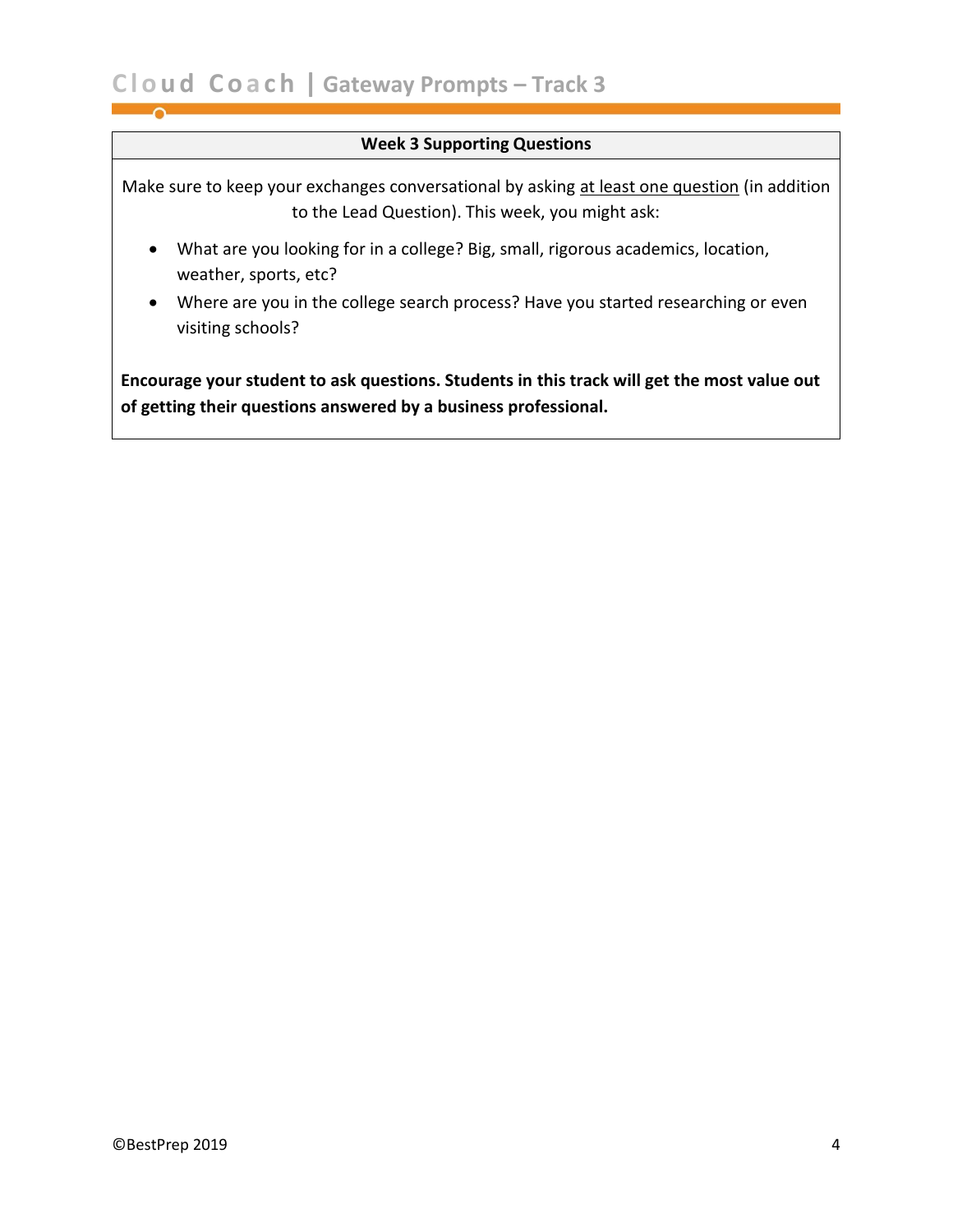<span id="page-4-0"></span>

| <b>Exchange Week 4 - Exploring Skills Aligned to Goals</b>                                                                                                                                                                                                                                                                                                                                                                                                                                                                                                                                      |
|-------------------------------------------------------------------------------------------------------------------------------------------------------------------------------------------------------------------------------------------------------------------------------------------------------------------------------------------------------------------------------------------------------------------------------------------------------------------------------------------------------------------------------------------------------------------------------------------------|
| <b>Objective</b>                                                                                                                                                                                                                                                                                                                                                                                                                                                                                                                                                                                |
| Help your student begin to envision the knowledge, skills, and experiences they will need<br>to succeed.                                                                                                                                                                                                                                                                                                                                                                                                                                                                                        |
| Follow Up Ideas to Student's Response from Week 3                                                                                                                                                                                                                                                                                                                                                                                                                                                                                                                                               |
| If your student was able to articulate goals and details about their post-secondary<br>education: Acknowledge and validate their goals. Ask follow up questions to help<br>them further picture themselves in the future.<br>If your student isn't sure about college or unable to identify their next steps: Consider<br>going back to Track 2 this week. Your student likely could use your help in picturing<br>their future.                                                                                                                                                                |
| <b>Week 4 Lead Question</b>                                                                                                                                                                                                                                                                                                                                                                                                                                                                                                                                                                     |
| Now that we've talked about your future career and how you want to get the education<br>you need, what skills do you already have that will help you in this career? What skills are<br>you hoping to develop before you get to college?                                                                                                                                                                                                                                                                                                                                                        |
| <b>Week 4 Talking Points</b>                                                                                                                                                                                                                                                                                                                                                                                                                                                                                                                                                                    |
| Share what it takes to succeed in your career and/or company: Give your student a<br>sense of the knowledge and skills that are necessary for success in your job and/or at<br>your company. In addition to sharing things like the types of educational programs<br>and degrees that are required to enter and succeed in your organization, be sure to<br>highlight "soft skills" like: (1) sticking to tasks through distractions and difficulties and<br>(2) managing time well. If possible give personal examples of how these skills are not<br>always easy but are extremely important. |
| Share any soft skills you picked up in high school (or later): Tell your student about the<br>soft skills that have been useful in your career and life (e.g. teamwork, persistence,<br>flexibility, etc.). If you think it necessary, define "soft skills" for your student.                                                                                                                                                                                                                                                                                                                   |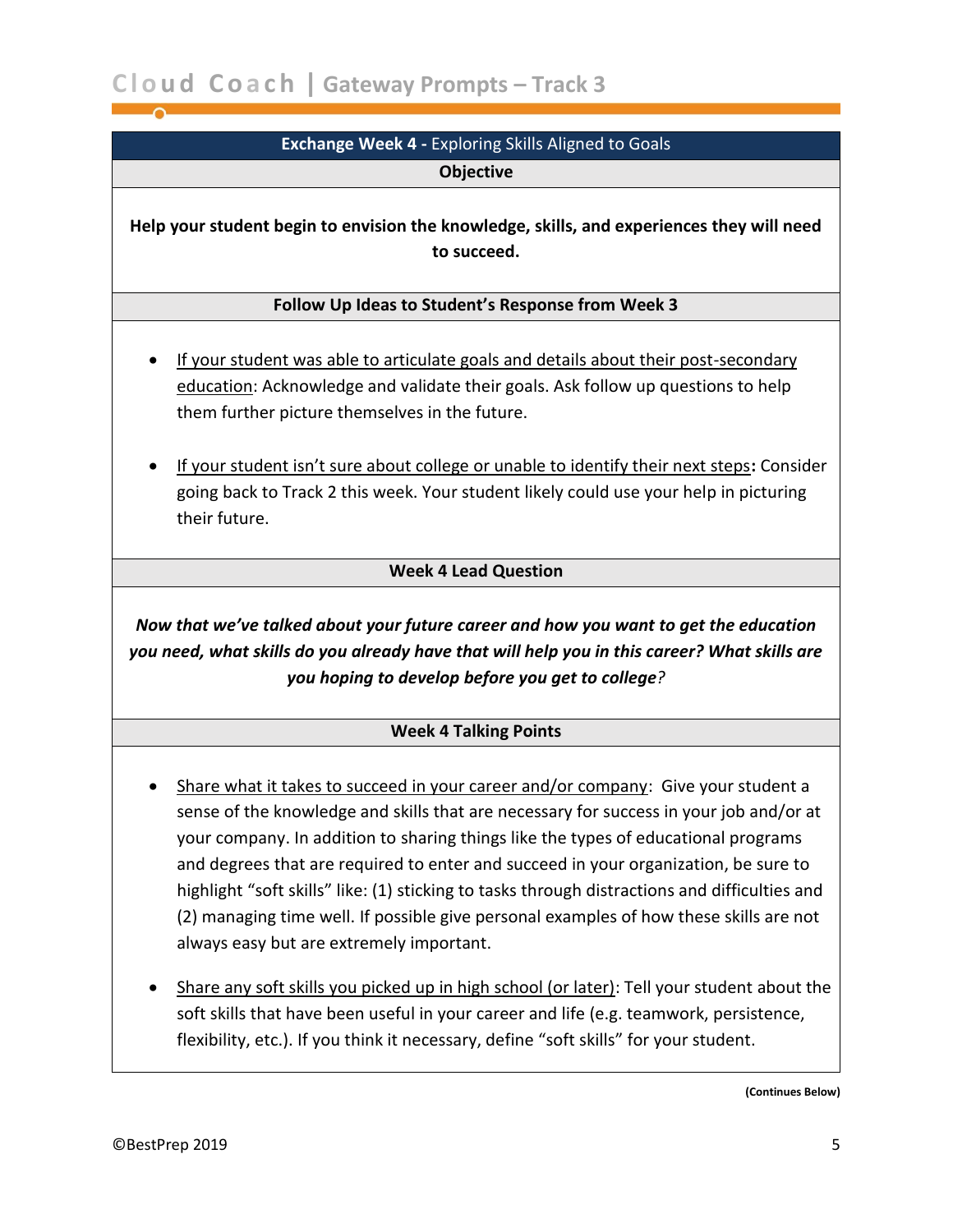### **Week 4 Supporting Questions**

Make sure to keep your exchanges conversational by asking at least one question (in addition to the Lead Question). This week, you might ask:

- What skills do you have that make you a good student? Can you imagine yourself using these same skills in the workplace?
- Can you think of a peer (in or out of school) who you respect or admire? What behaviors are they showing that you admire? Do you think these are innate or learned behaviors?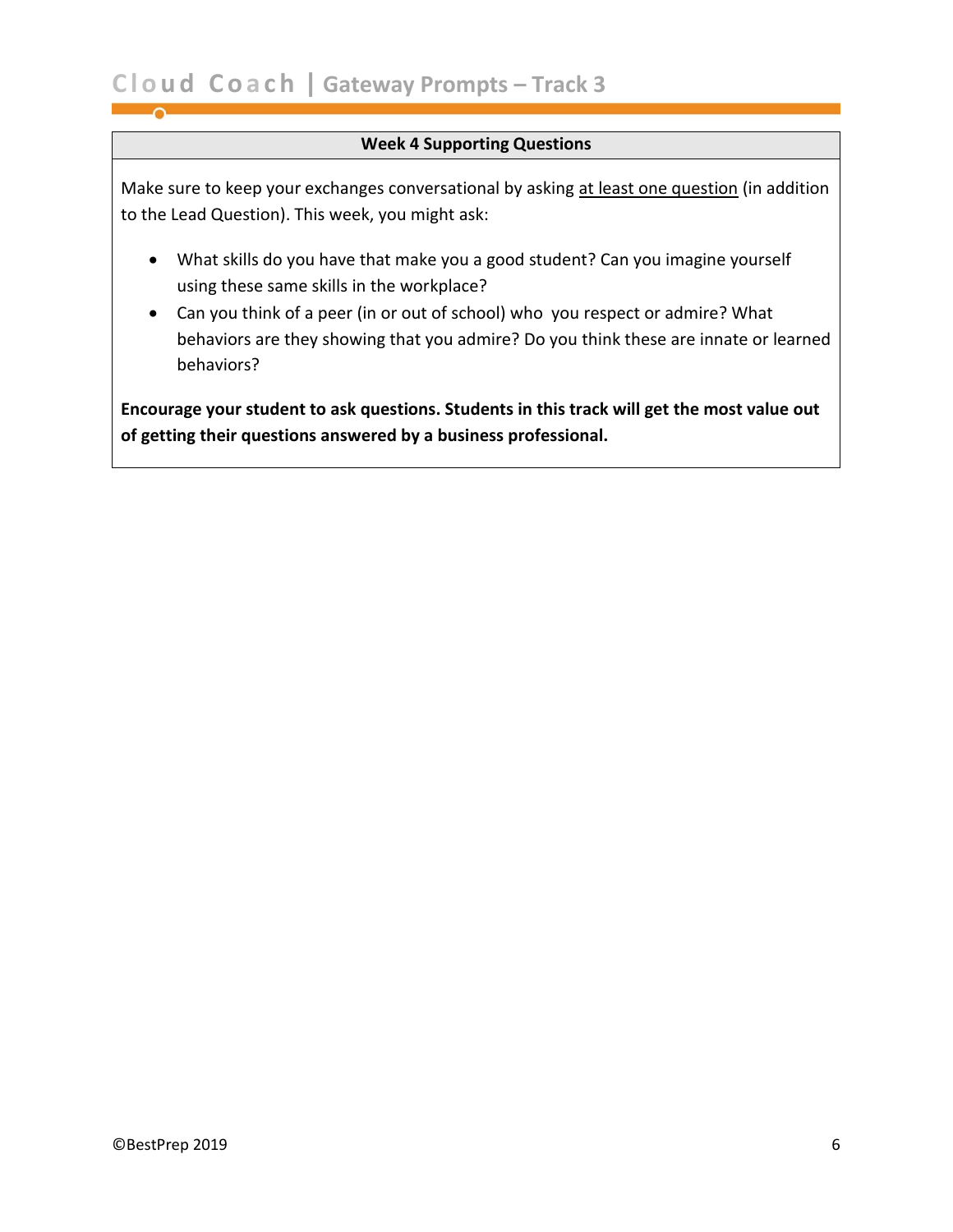### **Exchange Week 5 -** Setting Short-Term Goals **Objective**

<span id="page-6-0"></span>**Help your student identify a short-term goal that will support their long term goals. Help your student identify the benefits of achieving their short term goal.**

### **Follow Up Ideas to Student's Response from Week 4**

- If your student doesn't know what skills it will take to enter the career path they've shared: Two possibilities for responding to your student in this situation are: (1) brainstorm ways your student could learn more about the requirements for success in the career or (2) share what you know (or could find out) about the requirements for success in the career your student has mentioned.
- If your student knows what skills it will take to enter that career: Acknowledge/validate the skills they mentioned that they already possess. Provide any additional thoughts for consideration on how they could work to develop these skills.
- Reinforce the importance of soft skills: Suggest soft skills that may be useful in their career or relate to their goals.

### **Week 5 Lead Question**

*We've been talking a lot about the future, now let's talk about right now. Do you have any goals you're trying to reach this semester that can help you get closer to the future you want?*

### **Week 5 Talking Points**

Share Your Story: Tell your student about a goal that you achieved in the past that brought you closer to the future you want.

**(Continues Below)**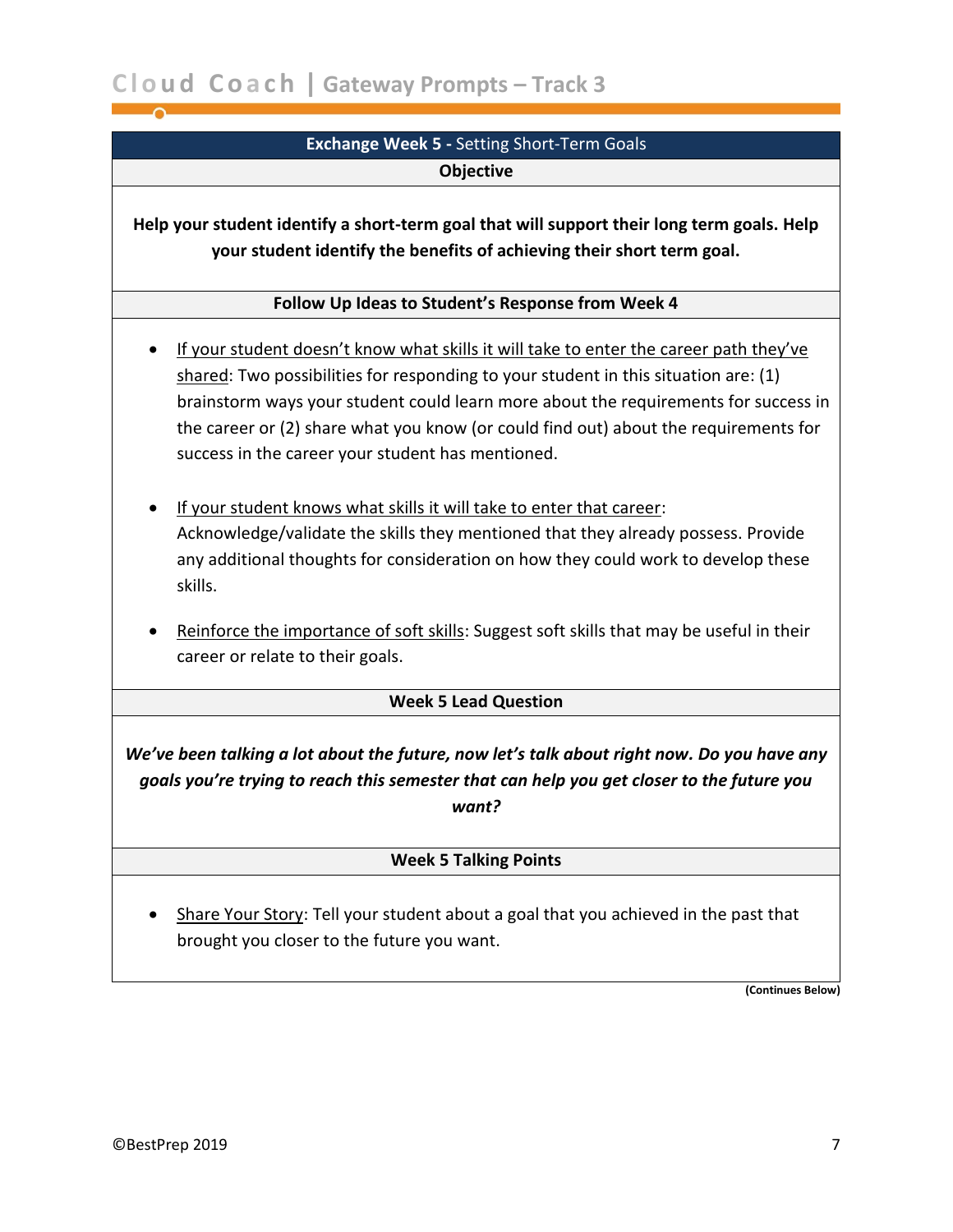### **Week 5 Supporting Questions**

Make sure to keep your exchanges conversational by asking at least one question (in addition to the Lead Question). This week, you might ask:

- Think ahead to how you will try to achieve your goal. What obstacles do you think you might encounter? How will you handle them?
- A S.M.A.R.T. goal stands for Specific-Measurable-Achievable-Relevant-Timebound. Just by looking at those words, do you think your goal qualifies as a S.M.A.R.T. goal? IF not, what would you change?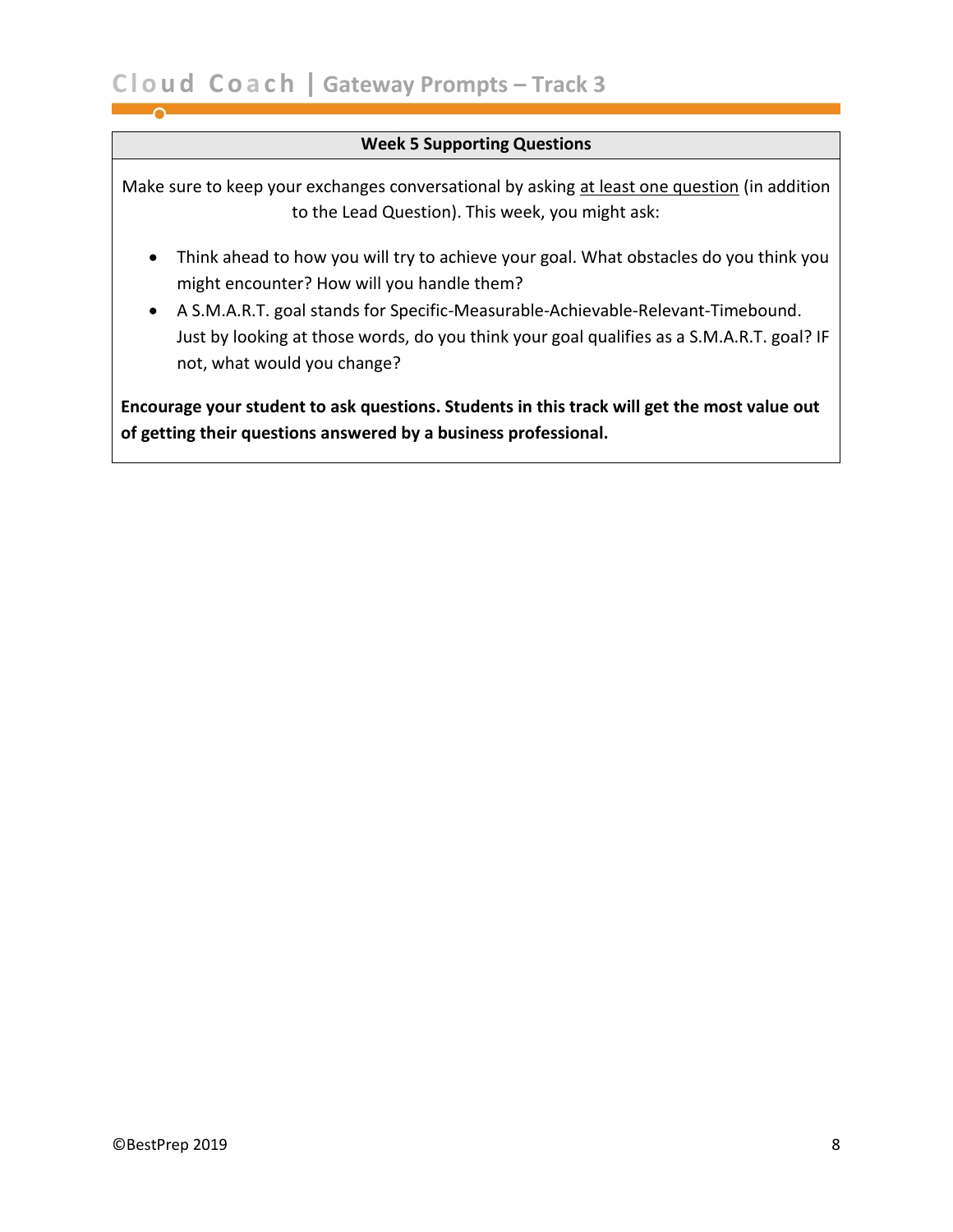### **Week 6 Exchange – Developing Your Personal Brand What is a Personal Brand?**

<span id="page-8-0"></span>What comes to mind when you think of your favorite store or service? Are you impressed with their friendly customer service or ease of access? Does the atmosphere (real or virtual) make you feel comfortable, trendy, safe, known? What do other people think of this place? What is its reputation? Just as products and services communicate who *they* are through words, actions, sounds, and visuals, you communicate who *you* are through your everyday interactions with others. This is your Personal Brand.

Need a shorter definition? A Personal Brand is everything about yourself that makes an impression on others, i.e. your appearance, behavior, attitude, and quality of work.

Note: Some schools host a speaker who presents on Your Personal Brand before Cloud Coach begins. This week is a continuation of what was discussed during the presentation.

### **Objective**

**Encourage your student to start thinking about what their "Personal Brand" is. What skills, attributes, and/or traits do they have (or are developing) that can help them make a positive impression on others?**

### **Follow-Up Ideas to Student's Response from Week 5**

- If your student shared a goal: Help your student sharpen their short-term goal(s). For example, if your student says their goal is to "get better grades," help them identify a particular class in which they would like to do better. The more specific the goal, the better. Make sure to encourage your student to keep you updated with the progress of their goal.
- If your student was unable to identify a goal: Think back to your conversations in past weeks to see if you might be able to suggest an area of growth. For example, if your student mentioned they like to write, you might ask if they've ever considered journaling their thoughts.
- If you're not sure where to take the conversation because your student didn't identify a goal or was unable to articulate anything in past messages to guide your conversation, consider moving back to Track 2 for more support.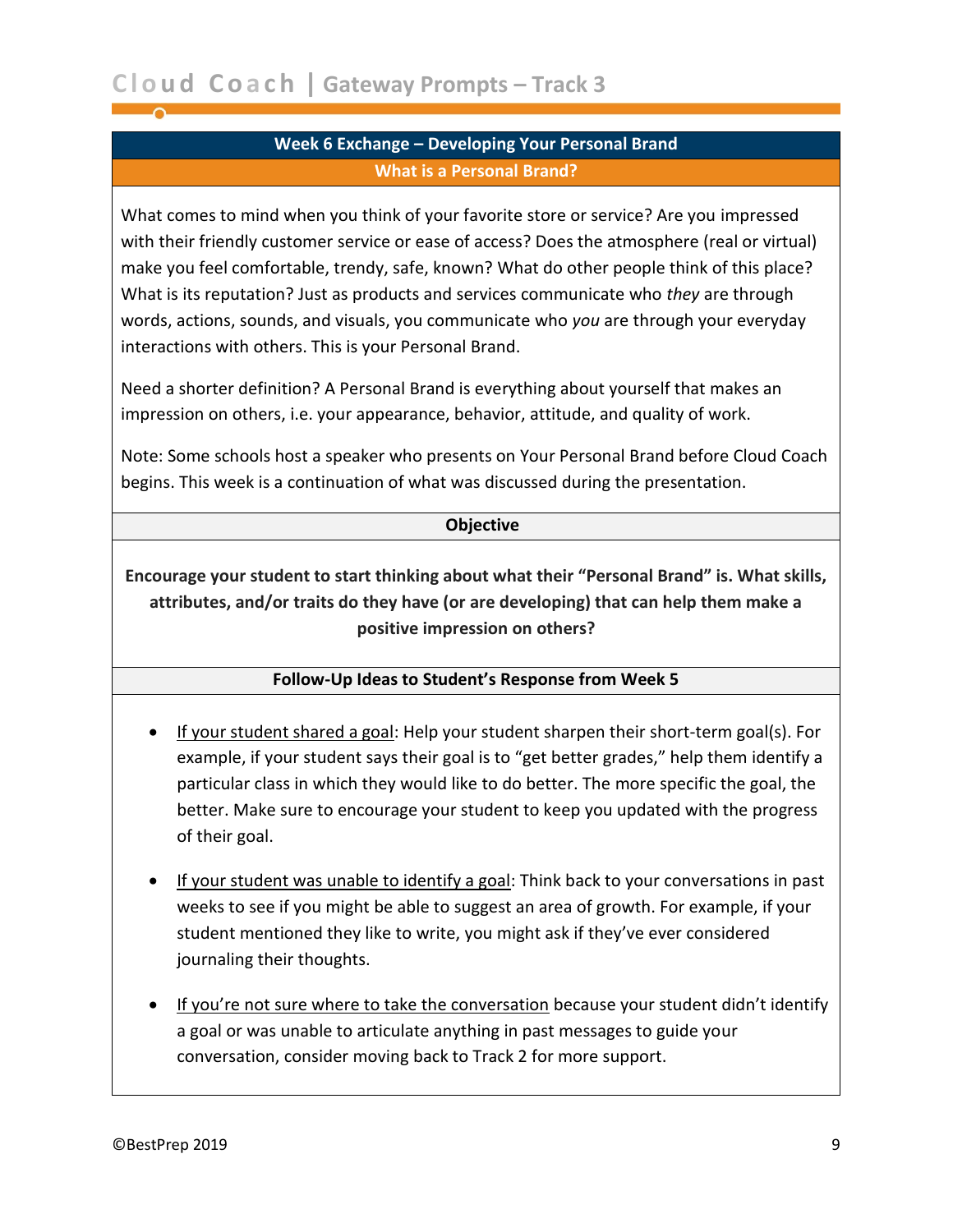### **Week 6 Lead Question**

### **What do you think a Personal Brand is? What is** *your* **Personal Brand?**

### **Week 6 Talking Points**

- Share your story: Share with your student what a Personal Brand is. Talk about how you've developed your personal brand and what goes into creating and maintaining it.
- Give an example of a person you know or admire who has a particularly strong Personal Brand. What are the qualities of their brand? How did they create their Personal Brand and what challenges do you think they have in maintaining it?

### **Week 6 Supporting Questions**

Make sure to keep your exchanges conversational by asking at least one question (in addition to the Lead Question). This week, you might ask:

- What happens to someone's Personal Brand when they make a mistake or experience failure?
- Can you think of someone you admire who's made a serious mistake or failed at something? How did they handle it? Did it change the way you think about their Personal Brand?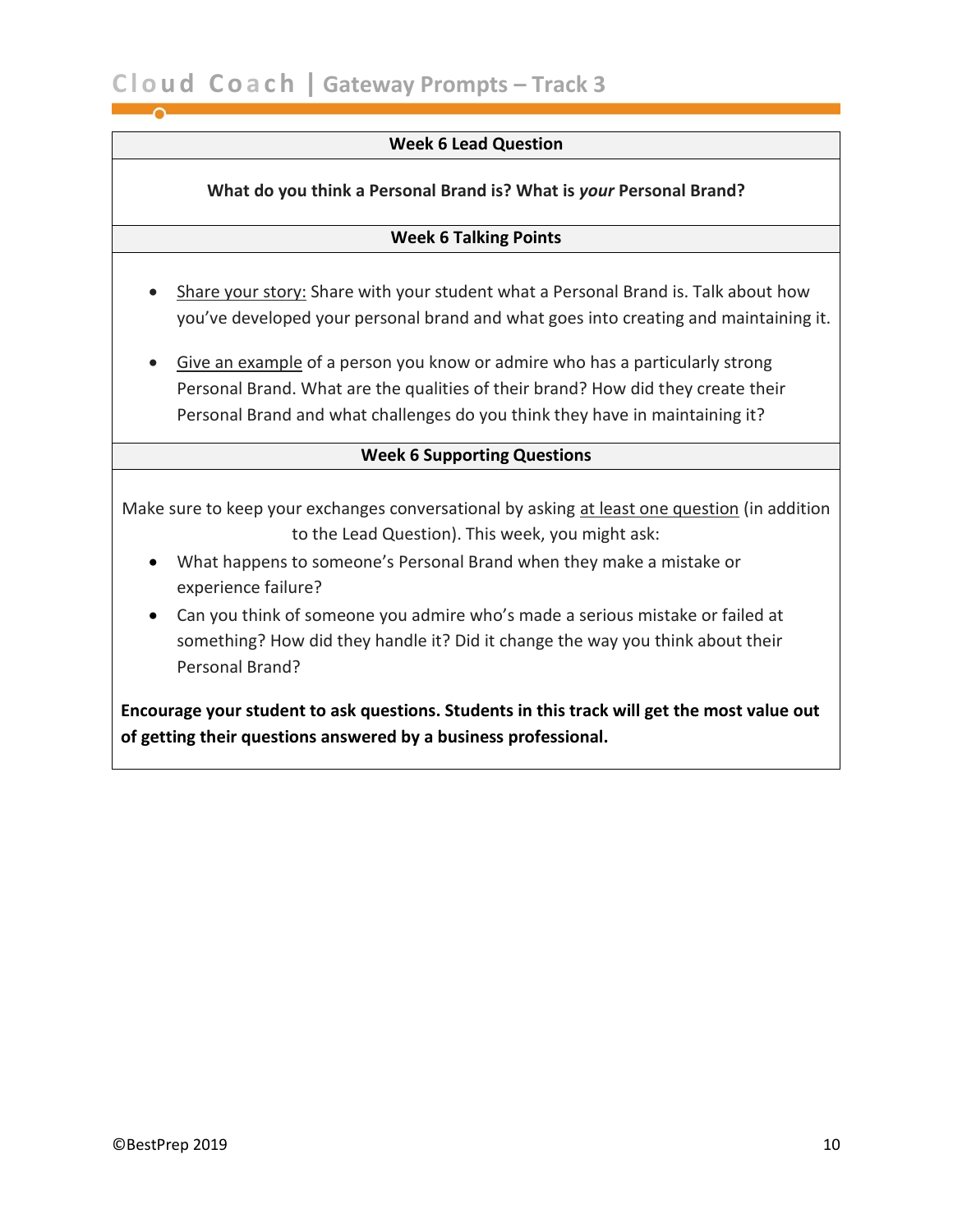<span id="page-10-0"></span>

| <b>Exchange Week 7 - Review Key Themes</b>                                                                                                                                                                              |
|-------------------------------------------------------------------------------------------------------------------------------------------------------------------------------------------------------------------------|
| <b>Objective</b>                                                                                                                                                                                                        |
| Review the key themes covered during the course of the dialogue. Explore what they have<br>learned from the program.                                                                                                    |
| Follow-Up Ideas to Student's Response from Week 6                                                                                                                                                                       |
| Acknowledge your student's response on to the previous week's theme of developing<br>a Personal Brand.                                                                                                                  |
| Failing to reach a goal can be disappointing and discouraging. Ask your student how<br>they cope with mistakes and failures. Is that part of their Personal Brand? Ask your<br>student to share their thoughts on this. |
| <b>Week 7 Lead Question</b>                                                                                                                                                                                             |
| We've talked about your interests, goals in life, skills for success, and your personal brand.<br>I'd like to know your thoughts about our time together. Can you think of something<br>you learned about yourself?     |
| <b>Week 7 Talking Points</b>                                                                                                                                                                                            |
| Share what you learned about your student: Point out something positive that you<br>have learned about your student.<br>Share what you learned about yourself: Share something positive that you learned                |
| about yourself. This could relate to your role as a mentor or to your home or work                                                                                                                                      |

life.